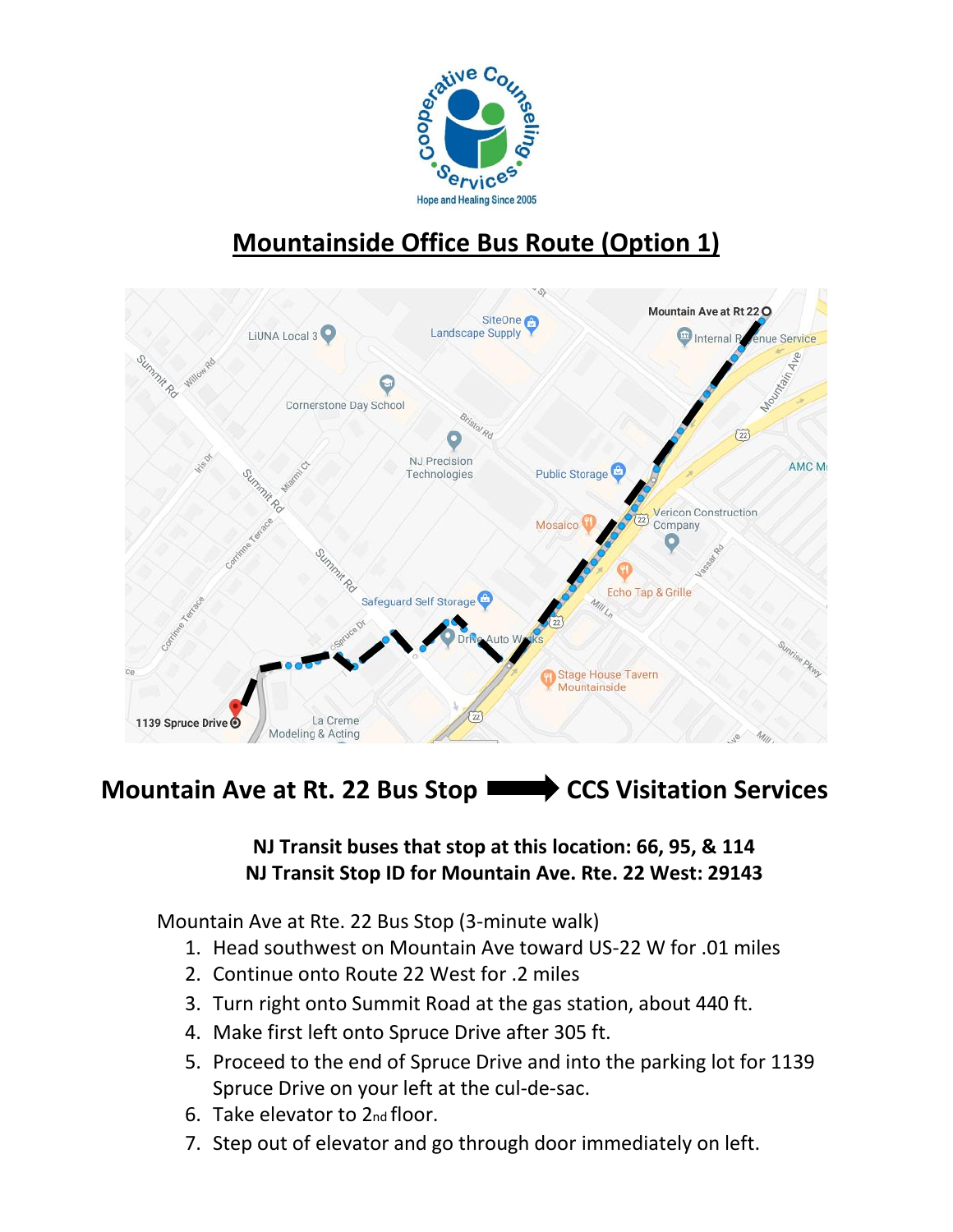



Rt.-22 0 of Central/Summit Bus Stop **CCS** Supervised & Therapeutic Visitation

## **NJ Transit buses that stop at this location: 65, 66, 114, & 117 NJ Transit Stop ID for Mountain Ave. Rte. 22 West: 29139**

- 1. Head northeast on Rt. 22, walking against the traffic for approximately .2 miles.
- 2. Turn left into the parking lot directly across from Meineke.
- 3. Walk through the parking lot, until you hit the building after passing the fence.
- 4. The entrance to this building is to the right.
- 5. Step out of elevator and go through door immediately on left.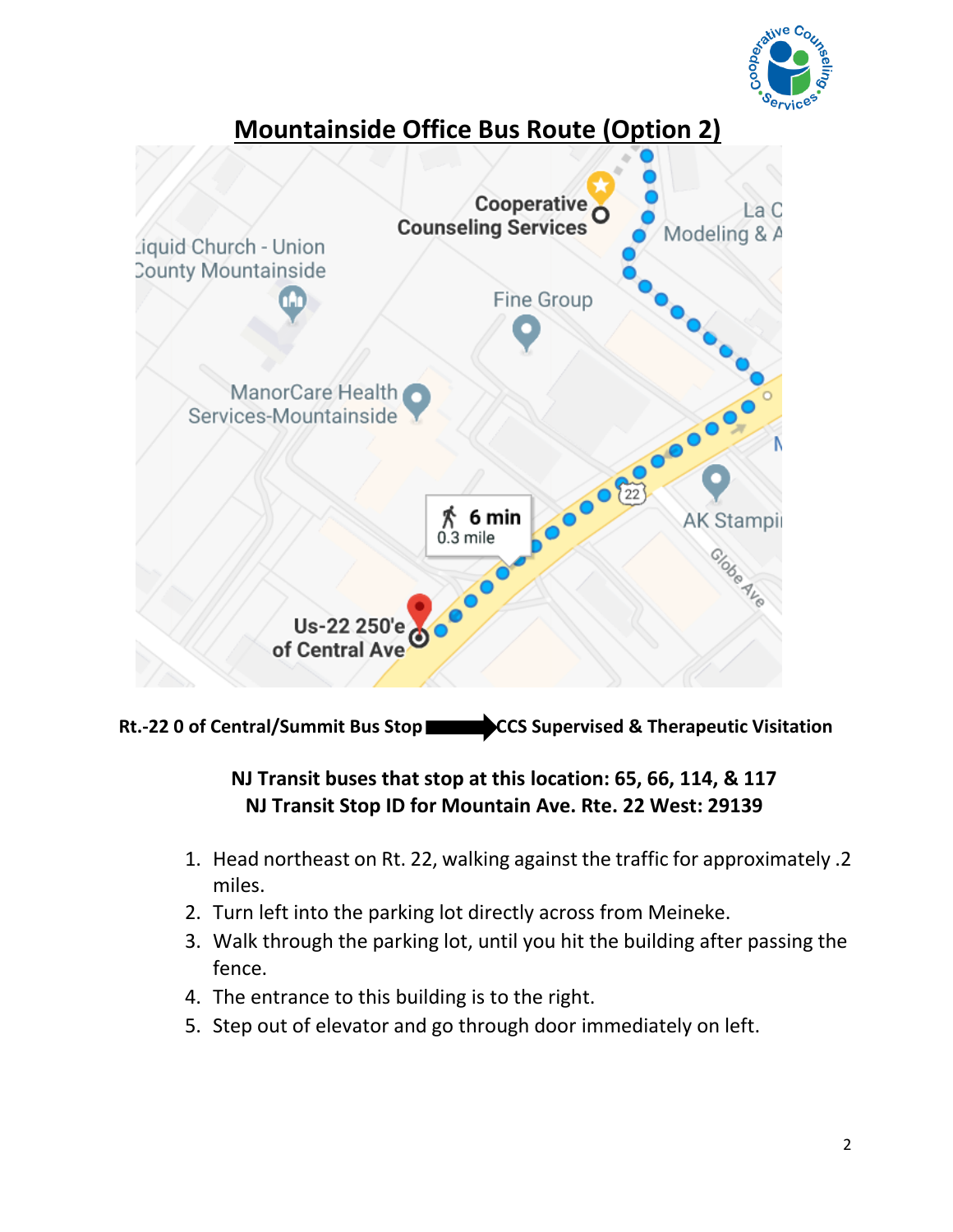

#### **Logisticare (Medicaid Taxi) Transportation**

For families involved with CCS *Therapeutic* Visitation Services who have Medicaid, you may be eligible for transportation through LogistiCare:

- 1. Contact LogistiCare at *1-866-527-9933* no later than 12:00 pm, two business days prior to your session at Cooperative Counseling Services. **Example**: *If your visit is on Friday, the latest you can call to schedule transportation is Wednesday at 12:00 pm.*
- 2. Please be prepared to provide the following information to schedule your transportation:
	- a. Your name
	- b. Your Medicaid number and date of birth
	- c. Your telephone number and pick-up address
	- d. Date and start/end time of your session at Cooperative Counseling
	- e. Cooperative Counseling's phone number: **(908) 731-7099**
	- f. Cooperative Counseling's address: **1139 Spruce Drive, Mountainside, NJ 07092**
- 3. You are also welcome to schedule transportation online by visiting **https://member.logisticare.com**

*LogistiCare permits you to schedule reoccurring transportation for up to 30 days. Therefore, if your visit is every Monday, you may call once to arrange transportation for up to four weeks. At the end of the fourth week, LogistiCare requests that you contact them no later than 12:00 pm, 2 business days prior to your next visit to schedule transportation.*

#### **Important Numbers Reservation Line** *(866) 527-9933*

If your ride is late or doesn't show, call "Where's my Ride?" *(866) 527-9934*

> Complaint Line *(866) 333-1735*